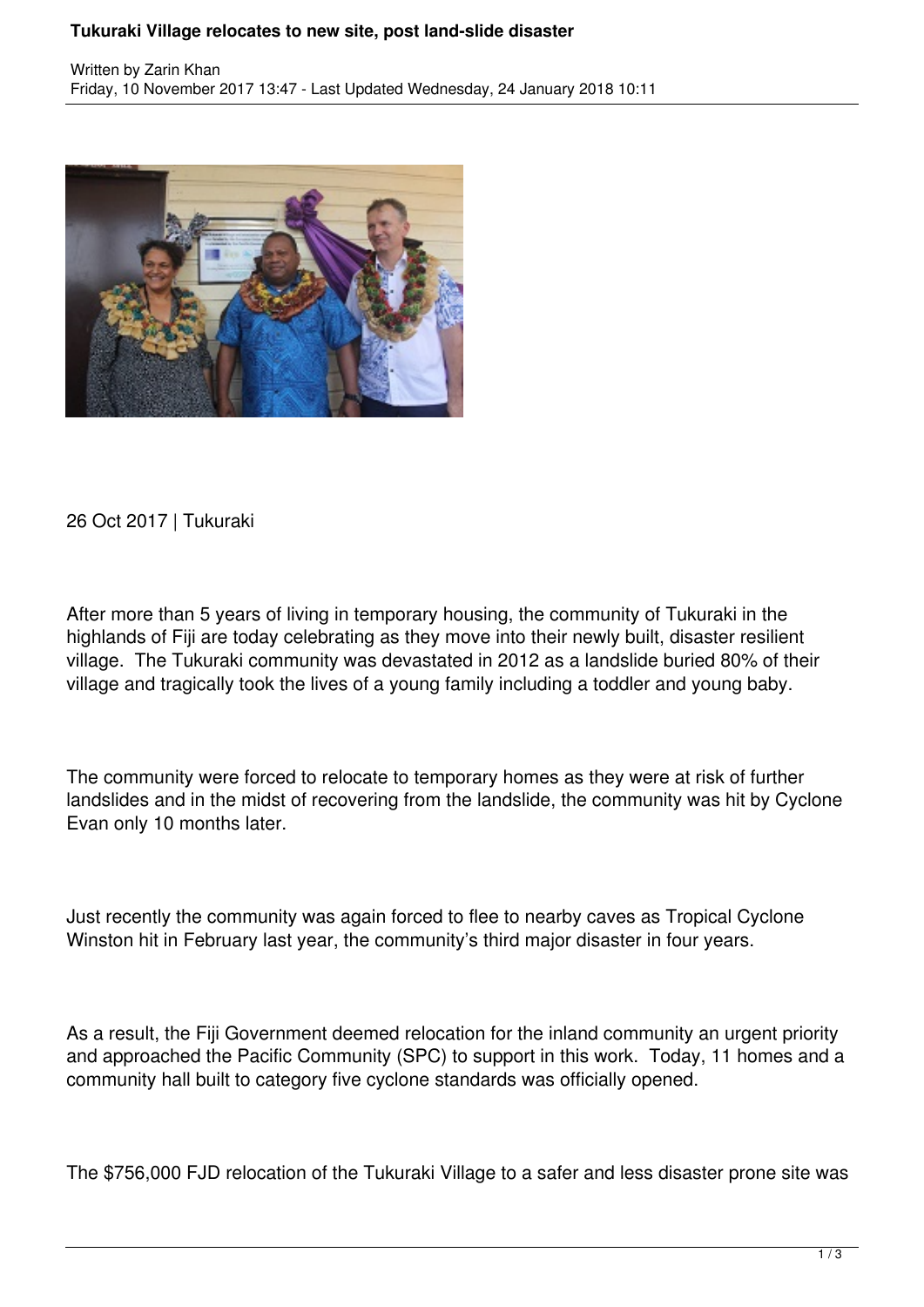## **Tukuraki Village relocates to new site, post land-slide disaster**

Written by Zarin Khan Friday, 10 November 2017 13:47 - Last Updated Wednesday, 24 January 2018 10:11

made possible through the European Union and the ACP Group of States -funded Building Safety and Resilience in the Pacific Project (BSRP) implemented by the Pacific Community. The BSRP Project is committed at reducing the vulnerability for the Pacific to disaster and climate change.

The Hon Inia Seruiratu, High Level Climate Change Champion for COP23 and Minister for Agiruclture, Rural and Maritime Development, and National Disaster Management and **Meteorology** 

"Today as we celebrate the critical milestone for Tukuraki, we also remember Anare Taliga (38 years), Mereoni Robe (23 years), Losena Nai (18 months) and Makelesi Matalau (6 months), who lost their lives to the devastating landslide that altered the lives of everyone in the Tukuraki community.

"The achievement of creating a disaster resilient community that has been led by the community itself is testament to the resilience of the Tukuraki community," he said.

In addition to the buildings, the project also provided the community with access to a reliable water sources. The Ba area is known for enduring long term droughts and to counter this issue, the project built a dam nearby and have strategically placed water tanks that connect to each household, ensuring the community will never run out of water.

"This community knows and understands disaster but what makes this relocation remarkable is the partnership led by Fiji Government with SPC and the European Union to achieve real, measureable disaster resilience at the community level. We know this new community will protect not only the lives but the livelihoods of the Tukuraki community and we are immensely proud to be a key partner in this work," Pacific Community Deputy-Director General Dr Audrey Aumua, said.

Along with the eleven homes and the evacuation centre, the Tukuraki community have also been assisted with a retaining wall (to prevent soil erosion), road access, site levelling and a playground. The new location is closer to Nalotawa District School which means the community will have easier access to schools as well as health services.